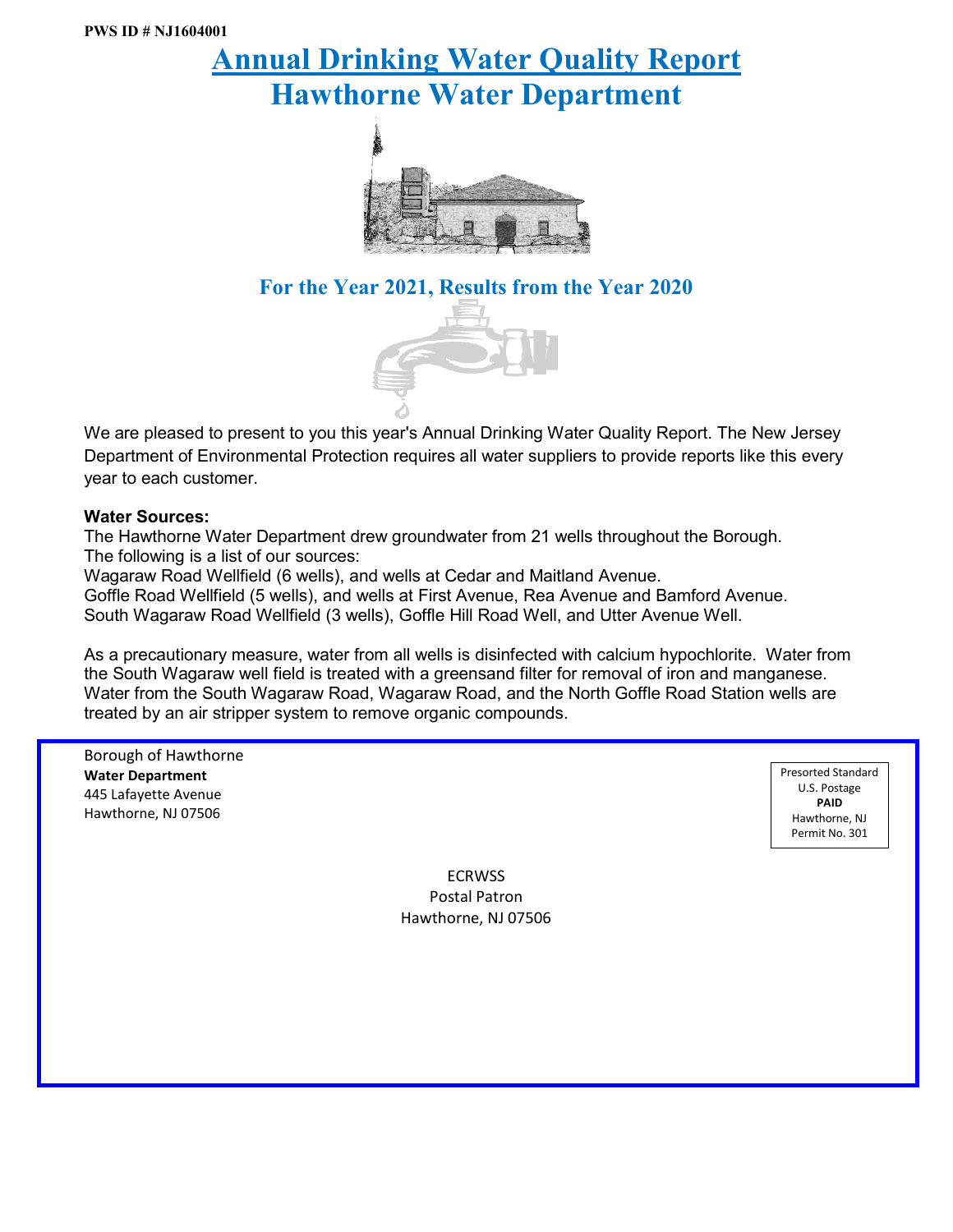|                                                                                                                    |                                      |                  |                                  | <u>Results of Monitoring For Contaminants in Drinking Water</u> |                                              |                                                                                                     |                                                                                                                           |  |  |  |  |
|--------------------------------------------------------------------------------------------------------------------|--------------------------------------|------------------|----------------------------------|-----------------------------------------------------------------|----------------------------------------------|-----------------------------------------------------------------------------------------------------|---------------------------------------------------------------------------------------------------------------------------|--|--|--|--|
| <b>Contaminant</b>                                                                                                 | <b>Units</b>                         | <b>MCL</b>       | <b>MCLG</b>                      | <b>LEVEL</b><br><b>DETECTED</b>                                 | <b>Violation</b><br>Yes/No                   | Range                                                                                               | <b>Potential Source</b>                                                                                                   |  |  |  |  |
| <b>Total Coliform</b><br>(2020)                                                                                    | <b>Present</b><br>/Absent<br>/100 ml | $<$ 1            | $<$ 1                            | 1                                                               | $\mathbf N$                                  | 1 of 243<br>samples were<br>positive                                                                | Leaking septic system,<br>runoff from streams                                                                             |  |  |  |  |
| <b>Nitrate</b><br>(2020)<br><b>North Station</b><br><b>South Station</b><br>Goffle Hill<br><b>Utter Ave</b>        | ppb                                  | 10,000           | 10,000                           | 3,110<br>3,120<br>3,310<br>3,200                                | N<br>N<br>N<br>N                             | 1 Sample<br>1 Sample<br>1 Sample<br>1 Sample                                                        | <b>Runoff from fertilizer</b><br>use; leaching from<br>septic tanks; erosion of<br>natural deposits.                      |  |  |  |  |
| <b>Stage 2 THM</b><br><b>Trihalomethanes</b><br>(2020)                                                             | ppb                                  | 80               | <b>NA</b>                        | Average<br><b>LRAA: 17</b>                                      | N                                            | $5 - 30$                                                                                            | <b>Disinfectant Byproduct</b>                                                                                             |  |  |  |  |
| <b>Stage 2 HAA</b><br><b>Haloacetic Acids</b><br>(2020)                                                            | ppb                                  | 60               | <b>NA</b>                        | Average<br>LRAA: 2                                              | N                                            | $ND - 4$                                                                                            | <b>Disinfectant Byproduct</b>                                                                                             |  |  |  |  |
| Copper<br>(2018)                                                                                                   | ppm                                  | 1.3<br><b>AL</b> | 1.3                              | 0.1                                                             | N                                            | ND - 0.14                                                                                           | <b>Corrosion of household</b><br>plumbing.                                                                                |  |  |  |  |
| Lead<br>(2018)                                                                                                     | ppb                                  | 15<br><b>AL</b>  | 0                                | 6                                                               | $\mathbf N$                                  | <b>ND-19</b>                                                                                        | <b>Corrosion of household</b><br>plumbing.                                                                                |  |  |  |  |
| <b>Arsenic</b><br>(2020)<br><b>North Station</b><br><b>South Station</b><br><b>Goffle Hill</b><br><b>Utter Ave</b> | ppb                                  | 5<br>0           |                                  | <b>ND</b><br><b>ND</b><br>1.35<br><b>ND</b>                     | N<br>N<br>N<br>N                             | 1 Sample<br>1 Sample<br>1 Sample<br>1 Sample                                                        | <b>Erosion of natural</b><br>deposits; runoff from<br>orchards; runoff from<br>glass and electronics<br>production wastes |  |  |  |  |
| <b>Barium</b><br>(2020)<br><b>North Station</b><br><b>South Station</b><br><b>Goffle Hill</b><br><b>Utter Ave</b>  | $\mathbf{2}$<br>$\mathbf{2}$<br>ppm  |                  | 0.002<br>0.298<br>0.539<br>0.326 | N<br>N<br>N<br>N                                                | 1 Sample<br>1 Sample<br>1 Sample<br>1 Sample | Discharge of drilling<br>wastes; discharge from<br>metal refineries; erosion<br>of natural deposits |                                                                                                                           |  |  |  |  |
| Chromium<br>(2020)<br><b>North Station</b><br><b>South Station</b><br><b>Goffle Hill</b><br><b>Utter Ave</b>       | 100<br>ppb<br>(2020)<br>50<br>ppb    |                  | 100                              | 1.09<br>0.673<br>0.581<br>0.772                                 | N<br>N<br>N<br>N                             | 1 Sample<br>1 Sample<br>1 Sample<br>1 Sample                                                        | <b>Discharge from steel</b><br>and pulp mills; erosion<br>of natural deposits                                             |  |  |  |  |
| <b>Selenium</b><br><b>North Station</b><br><b>South Station</b><br><b>Goffle Hill</b><br><b>Utter Ave</b>          |                                      |                  | 50                               | <b>ND</b><br>1.14<br><b>ND</b><br><b>ND</b>                     | N<br>N<br>N<br>N                             | 1 Sample<br>1 Sample<br>1 Sample<br>1 Sample                                                        | Discharge from<br>petroleum and metal<br>refineries; erosion                                                              |  |  |  |  |
| <b>Nickel</b><br>(2020)<br><b>North Station</b><br><b>South Station</b><br><b>Goffle Hill</b><br><b>Utter Ave</b>  | ppb                                  | 100              | 100                              | <b>ND</b><br>2.22<br>3.03<br>2.6                                | N<br>N<br>N<br>${\sf N}$                     | 1 Sample<br>1 Sample<br>1 Sample<br>1 Sample                                                        | <b>Erosion of natural</b><br>deposits; found in the<br>earth's crust                                                      |  |  |  |  |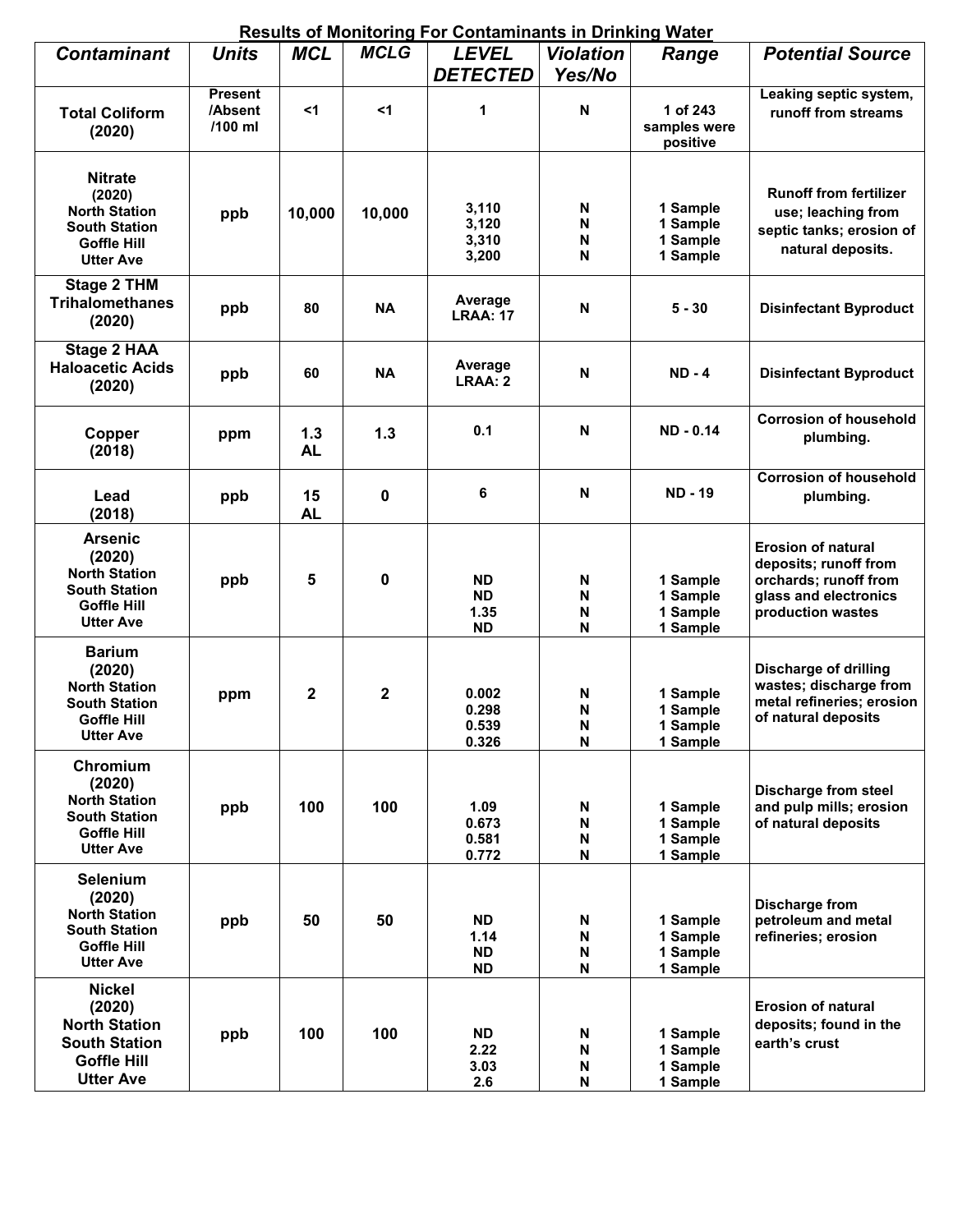| <b>PFNA</b><br>(2020)<br><b>North Station</b><br><b>South Station</b><br><b>Goffle Hill</b><br><b>Utter Ave</b>                  | ppt | 13                      | N/A                                             | <b>ND</b><br><b>ND</b><br><b>ND</b><br><b>ND</b> | N<br>N<br>N<br>N                 | <b>ND</b><br><b>ND</b><br>ND.<br>ND.     | Discharge from<br>industrial, chemical, and<br>manufacturing factories,<br>release of aqueous film<br>forming foam                                                           |
|----------------------------------------------------------------------------------------------------------------------------------|-----|-------------------------|-------------------------------------------------|--------------------------------------------------|----------------------------------|------------------------------------------|------------------------------------------------------------------------------------------------------------------------------------------------------------------------------|
| $1,2,3-$<br>Trichloropropane<br>(2020)<br><b>North Station</b><br><b>South Station</b><br><b>Goffle Hill</b><br><b>Utter Ave</b> | ppt | 30                      | $\mathbf{0}$                                    | <b>ND</b><br><b>ND</b><br><b>ND</b><br><b>ND</b> | Ν<br>N<br>N<br>N                 | ND - ND<br>ND - ND<br>ND - ND<br>ND - ND | <b>Application of</b><br>pesticides to<br>agricultural land;<br>discharge from metal<br>degreasing sites,<br>chemical manufacturing<br>plants, and other<br>industrial sites |
| <b>Chlorine Residual</b><br>(2020)<br>$\mathbf{1}$                                                                               | ppm | 4<br><b>MRDL</b><br>(G) | 4<br><b>MRDL</b><br>(G)<br>$\sim$ $\sim$ $\sim$ | Average: 0.8                                     | $\mathbf N$<br>$\mathbb{R}^{11}$ | $0.2 - 2.0$                              | Water additive used to<br>control microbes.                                                                                                                                  |

LRAA = Locational Running Annual Average ppm = parts per million

MRDL(G)= Max. Residual Disinfectant Level (Goal) RMCL(G)=Recommended Max. Containment Level (Goal)

NA = Not Applicable ppb= parts per billion

ND = Not Detected ppt = parts per trillion

MCL(G)= Maximum Containment Level (Goal)

**The Hawthorne Water Department routinely monitors for contaminants in your drinking water according to Federal and State laws. This table shows the results of our monitoring for the period of January 1st to December 31st, 2020. Radionuclides were tested in 2017 and all results were within USEPA standards.**

**On September 4, 2018, New Jersey Department of Environmental Protection (NJDEP) regulated Perfluoronoanoic Acid (PFNA) Drinking Water Maximum Contaminant Level (MCL) at 13 parts per trillion (ppt). The monitoring and testing for Hawthorne started the 1st Quarter of 2020. All results from wells were non detected in 2020. Prior to 2021, NJDEP did not regulate PFOA and PFOS until June 1, 2020, NJDEP established Drinking Water MCL's for PFOA at 14 ppt and PFOS at 13 ppt. The monitoring and testing for Hawthorne started in 1st Quarter of 2021. In 2016, EPA issued drinking water health advisory levels for PFOA and PFOS a maximum of 70 ppt either individually or combined.**

#### **\*\*Addendum:**

**In 2018, the New Jersey Department of Environmental Protection (NJDEP) mandated quarterly testing of 1,2,3 trichloropropane beginning January 2020. 1,2,3-trichloropropane was not reported on the 2021 CCR for Reporting Year 2020. 1,2,3-trichloropropane was non-detected (ND) in all Hawthorne wells.**

| <b>Contaminants</b>                                                                                             | <b>MCLG</b><br><b>MCL</b><br><b>LEVEL</b><br><b>Units</b><br><b>DETECTED</b> |    | <b>Violation</b><br>Yes/No | Range                | <b>Potential Source</b> |                                                  |                                                                                                                    |
|-----------------------------------------------------------------------------------------------------------------|------------------------------------------------------------------------------|----|----------------------------|----------------------|-------------------------|--------------------------------------------------|--------------------------------------------------------------------------------------------------------------------|
| <b>PFOA</b><br>(2020)<br><b>North Station</b><br><b>South Station</b><br><b>Goffle Hill</b><br><b>Utter Ave</b> | ppt                                                                          | 14 | N/A                        | 25<br>29<br>21<br>18 | N<br>N<br>N<br>N        | $21 - 29$<br>$25 - 34$<br>$20 - 23$<br>$17 - 19$ | Discharge from<br>industrial, chemical, and<br>manufacturing factories,<br>release of aqueous film<br>forming foam |
| <b>PFOS</b><br>(2020)<br><b>North Station</b><br><b>South Station</b><br>Goffle Hill<br><b>Utter Ave</b>        | ppt                                                                          | 13 | N/A                        | 17<br>17             | N<br>N<br>N<br>N        | $15 - 19$<br>$16 - 19$<br>$8 - 9$<br>$3 - 3$     | Discharge from<br>industrial, chemical<br>factories, release of<br>aqueous film forming<br>foam                    |

#### **Perfluorinated Contaminants Unregulated in 2020**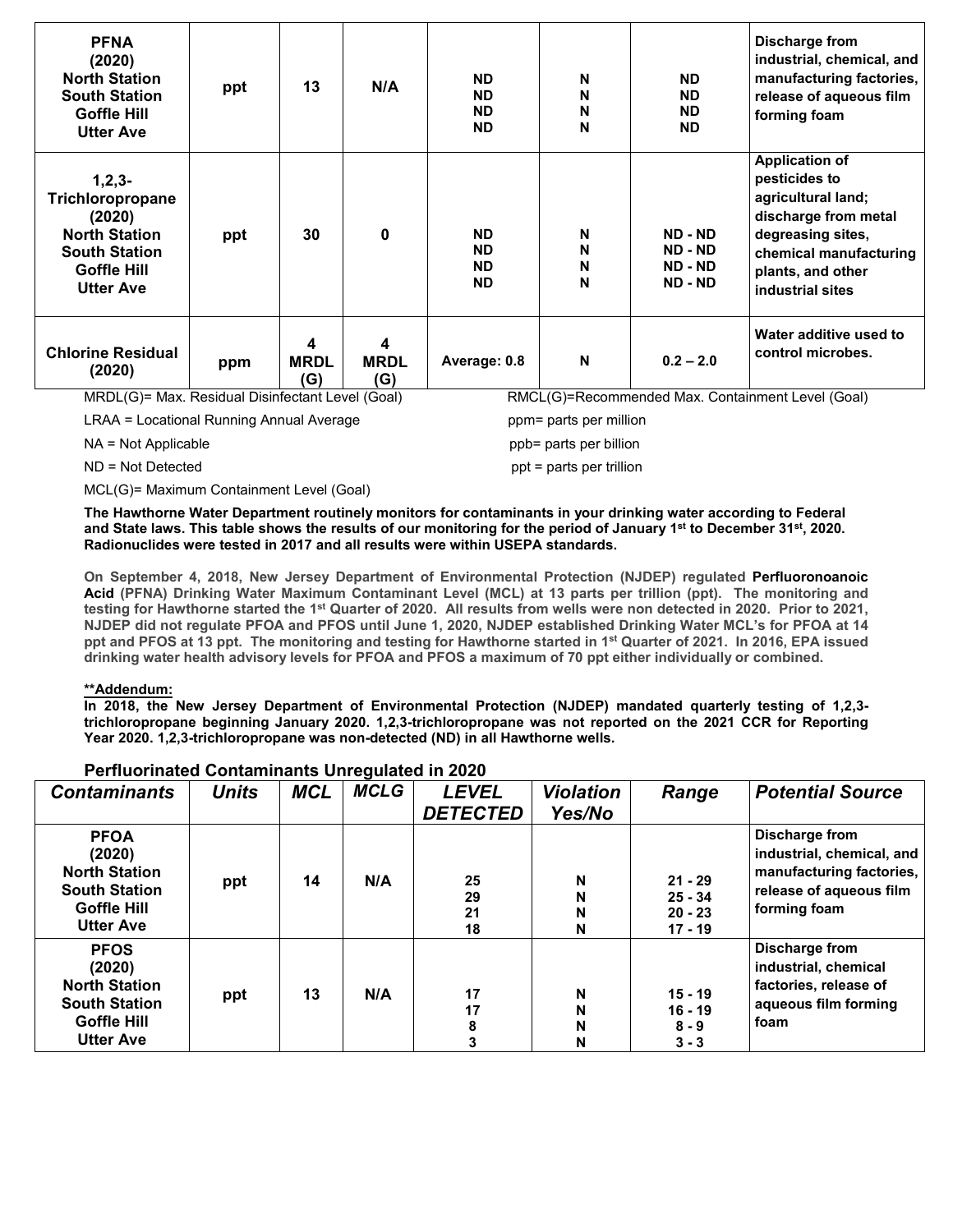| <b>Secondary</b><br><b>Standards</b>                                                                                              | <b>Units</b> | <b>RMCL</b> | <b>RMCLG</b> | <b>Average</b><br>Level<br><b>Detected</b>   | <b>Exceeds</b><br><b>RMCL</b><br>Y/N     | Range                                        | <b>Potential Source</b>    |
|-----------------------------------------------------------------------------------------------------------------------------------|--------------|-------------|--------------|----------------------------------------------|------------------------------------------|----------------------------------------------|----------------------------|
| <b>Aluminum</b><br>(2020)<br><b>North Station</b><br><b>South Station</b><br><b>Goffle Hill</b><br><b>Utter Ave</b>               | ppm          | 0.2         | 0.2          | <b>ND</b><br><b>ND</b><br>0.001<br><b>ND</b> | N<br>N<br>N<br>N                         | 1 Sample<br>1 Sample<br>1 Sample<br>1 Sample | <b>Treatment Process</b>   |
| <b>Chloride</b><br>(2020)<br><b>North Station</b><br><b>South Station</b><br><b>Goffle Hill</b><br><b>Utter Ave</b>               | ppm          | 250         | 250          | 147<br>154<br>160<br>100                     | N<br>N<br>N<br>N                         | 1 Sample<br>1 Sample<br>1 Sample<br>1 Sample | <b>Naturally Occurring</b> |
| <b>Hardness</b><br>(2020)<br><b>North Station</b><br><b>South Station</b><br><b>Goffle Hill</b><br><b>Utter Ave</b>               | ppm          | 250         | 250          | 10<br>194<br>312<br>256                      | N<br>N<br>Y<br>Y                         | 1 Sample<br>1 Sample<br>1 Sample<br>1 Sample | <b>Naturally Occurring</b> |
| Sodium<br>(2020)<br><b>North Station</b><br><b>South Station</b><br><b>Goffle Hill</b><br><b>Utter Ave</b>                        | ppm          | 50          | 50           | 36<br>61<br>39<br>20                         | N<br>Y<br>N<br>N                         | 1 Sample<br>1 Sample<br>1 Sample<br>1 Sample | <b>Naturally Occurring</b> |
| <b>Sulfate</b><br>(2020)<br><b>North Station</b><br><b>South Station</b><br><b>Goffle Hill</b><br><b>Utter Ave</b>                | ppm          | 250         | 250          | 17<br>20<br>19<br>24                         | N<br>N<br>N<br>N                         | 1 Sample<br>1 Sample<br>1 Sample<br>1 Sample | <b>Naturally Occurring</b> |
| <b>Total Dissolved Solids</b><br>(2020)<br><b>North Station</b><br><b>South Station</b><br><b>Goffle Hill</b><br><b>Utter Ave</b> | ppm          | 500         | 500          | 481<br>484<br>499<br>443                     | N<br>N<br>N<br>$\boldsymbol{\mathsf{N}}$ | 1 Sample<br>1 Sample<br>1 Sample<br>1 Sample | <b>Naturally Occurring</b> |
| Zinc<br>(2020)<br><b>North Station</b><br><b>South Station</b><br><b>Goffle Hill</b><br><b>Utter Ave</b>                          | ppm          | 5           | 5            | <b>ND</b><br><b>ND</b><br>0.006<br>0.002     | N<br>$\boldsymbol{\mathsf{N}}$<br>N<br>N | 1 Sample<br>1 Sample<br>1 Sample<br>1 Sample | <b>Naturally Occurring</b> |

**Some people may be more vulnerable to contaminants in drinking water than the general population. Immuno-compromised persons such as persons with cancer undergoing chemotherapy, persons who have undergone organ transplants, people with HIV/AIDS or other immune system disorders, some elderly, and infants can be particularly at risk from infections. These people should seek advice about drinking water from their health care providers. EPA/CDC guidelines on appropriate means to lessen the risk of infection by cryptosporidium and other microbiological contaminants are available from the Safe Drinking Water Hotline (800- 426-4791).**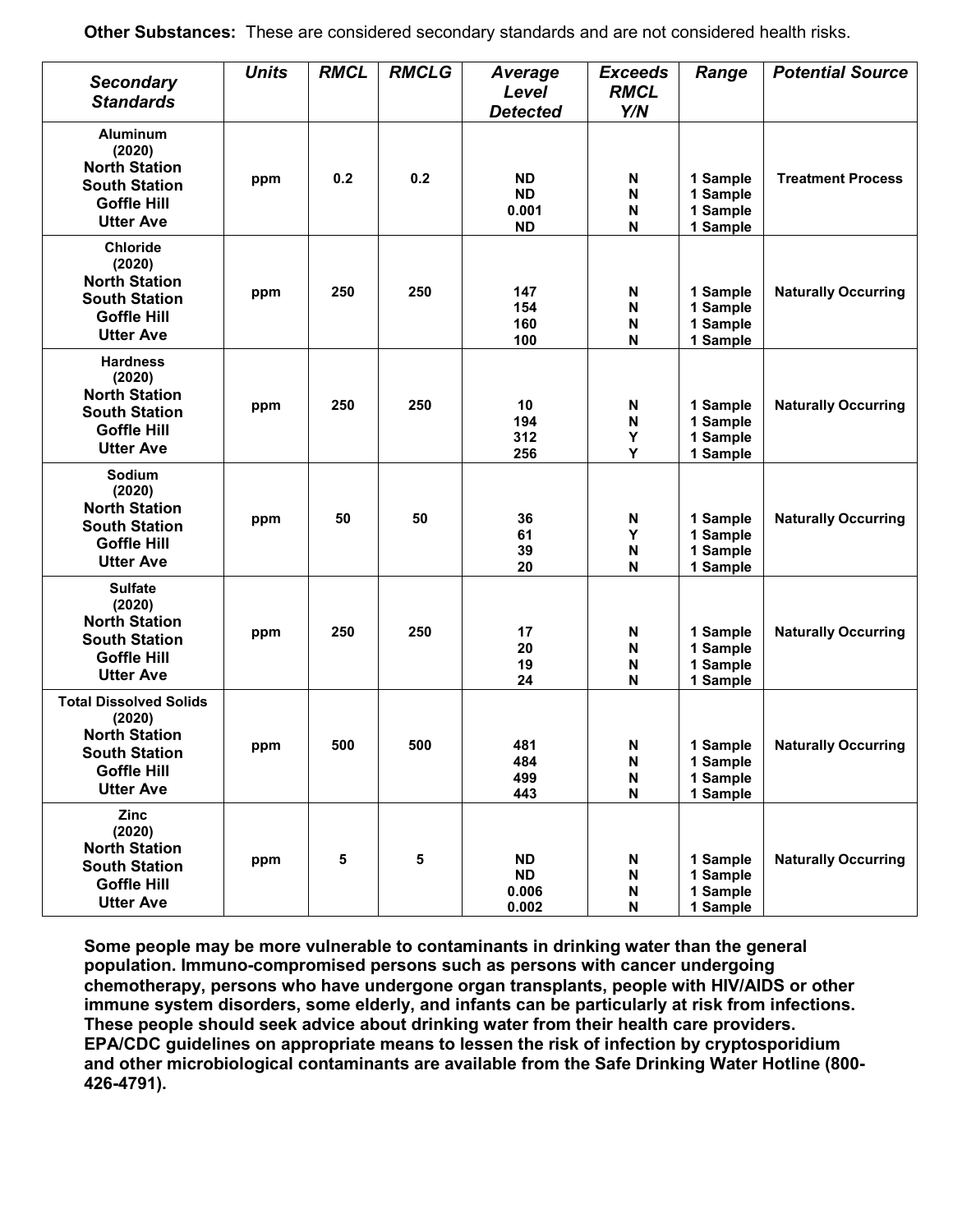The New Jersey Department of Environmental Protection (NJDEP) has completed and issued the Source Water Assessment Report and Summary for this public water system, which is available at WWW.state.nj.us/dep/swap or by contacting NJDEP's Bureau of Safe Drinking Water at (609) 292- 5550. You may also contact your public water system to obtain information regarding your water system's Source Water Assessment. This water system's source water susceptibility ratings and a list of potential contaminant sources is attached.

| Wells    | <b>Pathogens</b> |  |    |   |   |      |    |       |   |   |   |   |   |     |  |    |   |  |  |  |  |  |  |  |  |  | <b>Nutrients</b> |  | <b>Pesticides</b> |  |  | VOC's |  |  | Inorganics | Radionuclides |  |  | Radon |  | DBP's |  |
|----------|------------------|--|----|---|---|------|----|-------|---|---|---|---|---|-----|--|----|---|--|--|--|--|--|--|--|--|--|------------------|--|-------------------|--|--|-------|--|--|------------|---------------|--|--|-------|--|-------|--|
|          | н<br>M           |  | н  | M | н | М    |    | H M L | H | М |   | H | M | H M |  | H. | M |  |  |  |  |  |  |  |  |  |                  |  |                   |  |  |       |  |  |            |               |  |  |       |  |       |  |
| $1 - 21$ |                  |  | 15 |   |   | 15 6 | 21 | 0 O   |   |   | 0 |   | 4 | 210 |  |    |   |  |  |  |  |  |  |  |  |  |                  |  |                   |  |  |       |  |  |            |               |  |  |       |  |       |  |

#### **Source Water Assessment for Hawthorne Borough (NJ1604001)**

*If a drinking water source's susceptibility is high, it does not necessarily mean the drinking water is contaminated. The rating reflects the potential for contamination of source water, not the existence of contamination.*

Under the State's Safe Drinking Water Regulations, all public water systems must routinely monitor for contamination. If MCLs (drinking water standards) are exceeded, the water system must perform additional monitoring and treat the water before it is served to the consumer. The water system is also required to notify its customers when MCL violations occur. The process for notification depends on the severity of the violation, which can include public service announcements and publication in a local newspaper. Information about violations must also be included in the Consumer Confidence Reports that community water systems must mail to all their customers annually.

#### *For additional information:*

We want our valued customers to be informed about their water utility. If you have any questions about this report or concerning your water utility, please contact Robert Scully, Director, at 973-427-2501. If you want to learn more, please attend any of our regularly scheduled Borough Council meetings at Borough Hall, 445 Lafayette Avenue. Meetings are held on the first and third Wednesdays of each month at 7:00 p.m.

#### *Health Effects:*

**Aluminum:** Large aluminum intake may be connected with nerve damage. Particularly people with kidney damage are susceptible to aluminum toxicity and there is a risk of allergies. A correlation between aluminum uptake and an increased number of Alzheimer cases is suspected. Increased aluminum intake may also cause osteomalacia.

**Arsenic:** Arsenic is an element that occurs naturally in rocks and soil, water, air, plants, and animals. Some health effects caused by chronic exposure in excess of the MCL may result in skin, bladder, lung, kidney, nasal passages, liver and prostate cancer; or cardiovascular, pulmonary, immunological, neurological and endocrine (*e.g.*, diabetes) effects.

**Barium:** Barium is a naturally occurring ore used in a variety of manufactured goods. The EPA has found that in some people, short exposure to Barium in exceedance of the MCL can cause gastrointestinal disturbances and muscle weakness. Long term exposure to barium at levels above the MCL may cause high blood pressure.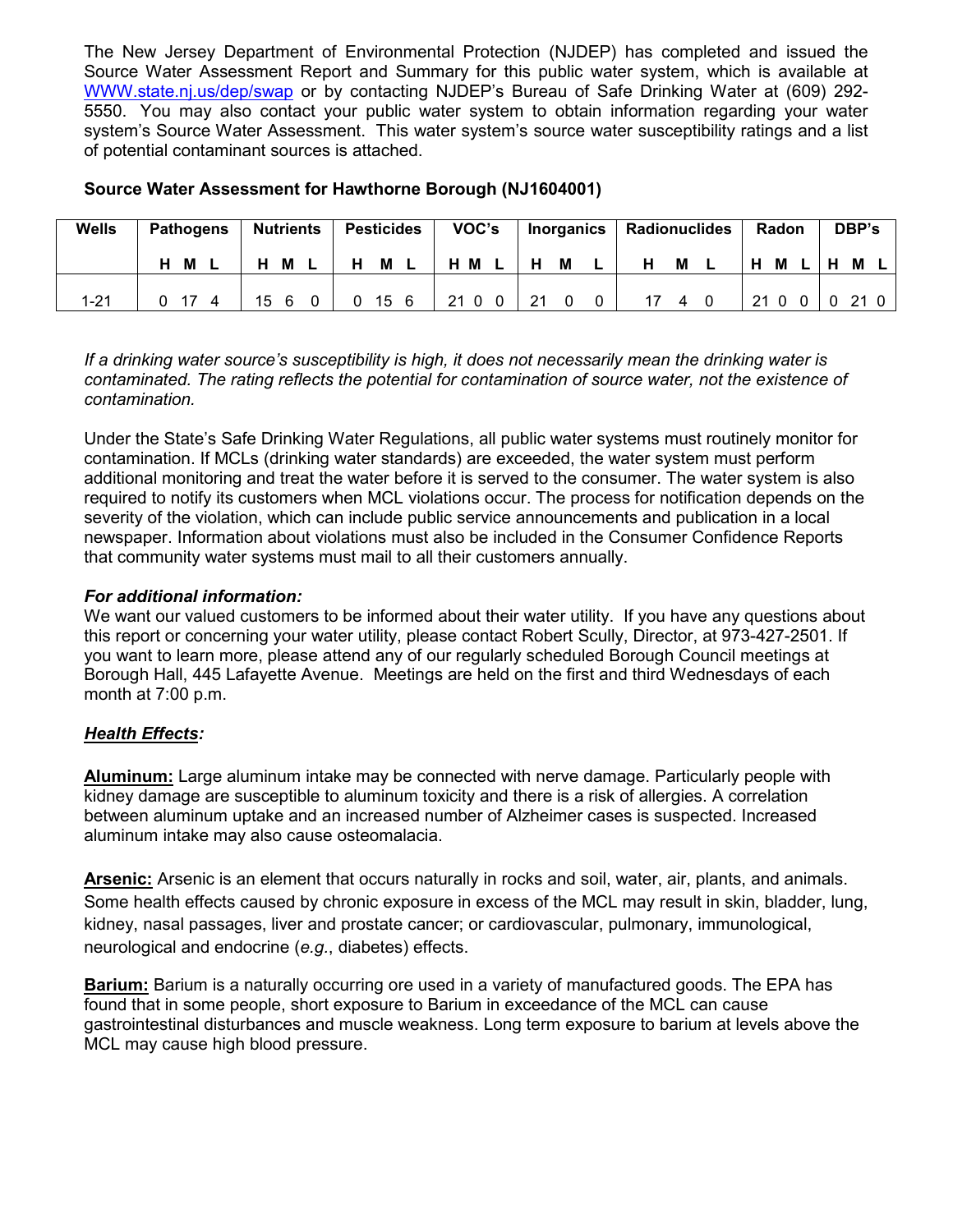**Chloride:** Chloride occurs naturally in water and is monitored as a secondary contaminant. Secondary contaminants are aesthetic (taste and odor) rather than health risks; however, in high concentrations chloride can cause diarrhea in some people.

**Chlorine:** Some people who use water containing chlorine well in excess of the MRDL could experience irritating effects to their eyes and nose. Some people who drink water containing chlorine well in excess of the MRDL could experience stomach discomfort.

**Chromium:** Some people who use water containing chromium well in excess of the MCL over many years could experience allergic dermatitis.

**Coliform Bacteria/E-Coli:** Coliform Bacteria are common in the environment and are generally not harmful. The presence of these bacteria in drinking water is usually the result of a problem with the treatment system or the pipes which distribute the water, and indicates that the water may be contaminated with germs that may cause disease.

**Copper:** Copper is an essential nutrient, but some people who drink water that contains copper in excess of the action level over a relatively short amount of time could experience gastrointestinal distress. Some people who drink water that contains copper in excess of the action level over many years could suffer liver or kidney damage. People with Wilsons Disease should consult their personal doctor.

**Haloacetic Acids:** Some people who drink water containing haloacetic acids in excess of the MCL over many years may have an increased risk of getting cancer.

**Hardness**: Water hardness is the traditional measure of the capacity of water to react with soap and producing lather. Hard water often produces a noticeable deposit of precipitate (e.g. insoluble metals, soaps or salts) in containers, including "bathtub ring".

**Lead:** If present, elevated levels of lead can cause serious health problems, especially for pregnant women and young children. Lead in drinking water is primarily from materials and components associated with service lines and home plumbing. Hawthorne Water is responsible for providing high water quality but cannot control the variety of materials used in plumbing components. When your water has been sitting for several hours, you can minimize the potential for lead exposure by flushing your tap for 30 seconds to 2 minutes before using water for drinking or cooking. If you are concerned about lead in your drinking water, you may wish to have your water tested. Information on lead in drinking water, testing methods, and steps you can take minimize exposure is available from the Safe Drinking Water Hotline or at [http://www.epa.gov/safewater/lead.](http://www.epa.gov/safewater/lead)

**Nickel:** Some people who drink water containing nickel in excess of the MCL over many years may experience liver effects.

**Nitrate:** Nitrate in drinking water at levels above 10 ppm is a health risk for infants of less than six months of age. High nitrate levels in drinking water can cause blue baby syndrome. Nitrate levels may rise quickly for short periods of time because of rainfall or agricultural activity. If you are caring for an infant, you should ask for advice from your health care provider.

**PFNA (Perfluoronanoic acid)** Some people who drink water containing PFNA in excess of the MCL over many years could experience problems with the liver; kidney; immune system; or, in males, re⊡productive system. For females, drinking water containing PFNA in excess of the MCL over many years may cause developmental delays in a fetus and/or an infant.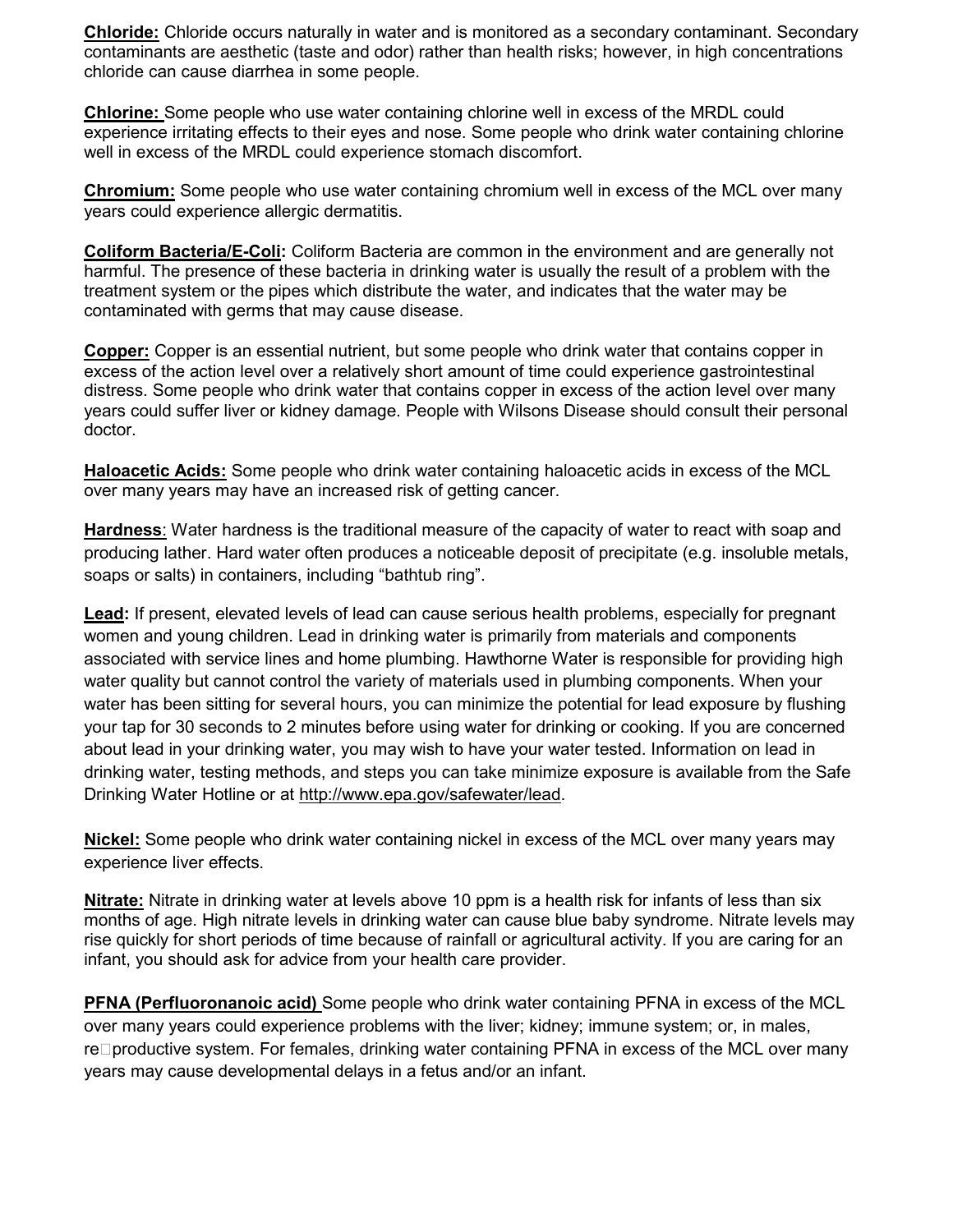**PFOA (Perfluorooctanoic Acid)**: Some people who drink water containing perfluorooctanoic acid in excess of the MCL over many years could experience problems with their blood serum cholesterol levels, liver, kidney, immune system, or, in males, reproductive system. Drinking water containing perfluorooctanoic acid in excess of the MCL over many years may also increase the risk of testicular and kidney cancer. For females, drinking water containing perfluorooctanoic acid in excess of the MCL over many years may cause developmental delays in a fetus and/or an infant.

### **PFOS (Perfluorooctanesulfonic Acid)**: Some people who drink water containing

perfluorooctanesulfonic acid in excess of the MCL over many years could experience problems with their immune system, kidney, liver, or endocrine system. For females, drinking water containing perfluorooctanesulfonic acid in excess of the MCL over many years may cause developmental effects and problems with the immune system, liver, or endocrine system in a fetus and/or an infant. Some of these developmental effects can persist through childhood.

**Secondary Contaminant:** These parameters do not have an impact on health. Secondary Contaminants affect aesthetic qualities such as odor, taste or appearance. Secondary standards are recommendations, not mandates.

**Selenium:** Selenium is an essential nutrient. However, some people who drink water containing selenium in excess of the MCL over many years could experience hair or fingernail losses, numbness in fingers or toes, or problems with their circulation.

**Sodium:** Naturally occurring mineral. Sodium is essential for good health. Certain medical conditions, however, require sodium intake monitoring. Excessive sodium can adversely affect high blood pressure, heart disease or diabetes. Contact your physician for further information.

**Sulfate:** Sulfate occurs naturally in water and is monitored as a secondary contaminant. Secondary contaminants are aesthetic (taste and odor) rather than health risks; however, in high concentrations sulfate can cause Diarrhea in some people.

**Total Dissolved Solids:** (TDS) in drinking water is not a health hazard. The recommended upper limit has been established based on the aesthetic properties of water. Water high in TDS may taste salty or brackish. High TDS may also indicate that other ions naturally present in water may be above established regulatory levels.

**1,2,3-Trichloropropane:** Some people who drink water containing 1,2,3-trichloropropane in excess of the MCL over many years may have an increased risk of getting cancer.

**Trihalomethanes:** Some people who drink water containing trihalomethanes in excess of the MCL over many years may experience problems with their liver, kidneys, or central nervous systems, and may have an increased risk of getting cancer.

**Zinc:** Although humans can handle large amounts of zinc, too much can cause problems such as stomach cramps, skin irritations, vomiting, nausea, and anemia. Very high levels of zinc can damage the pancreas, upset protein metabolism and also cause arteriosclerosis.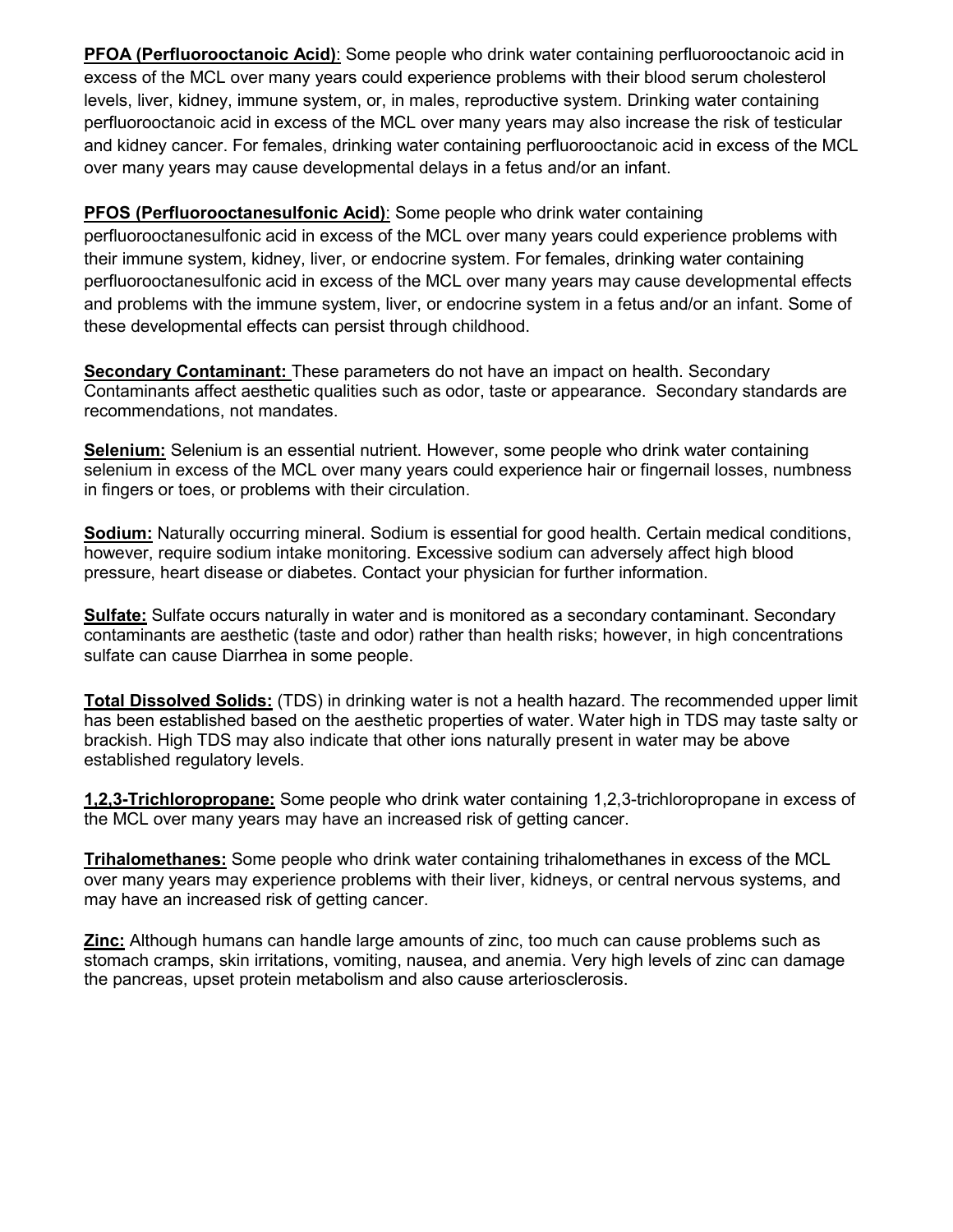#### **Definitions:**

**Non-Detected (ND**) - laboratory analysis indicates that the constituent is not present at or above the detection limit.

**Parts per million (ppm) or Milligrams per liter (mg/l)** - one part per million corresponds to one minute in two years or a single penny in \$10,000.

**Parts per billion (ppb) or Micrograms per liter** - one part per billion corresponds to one minute in 2,000 years, or a single penny in \$10,000,000

. **Parts per trillion (ppt) or nanogram per liter is equivalent to a single drop of water in 20 Olympic Sized Swimming Pools; Note: 1 Olympic Pool = 660,000 gallons**

**Action Level (AL)** - the concentration of a contaminant which, if exceeded, triggers treatment or other requirements which a water system must follow.

**Maximum Contaminant Level** - The "Maximum Allowed" (MCL) is the highest level of a contaminant that is allowed in drinking water. MCLs are set as close to the MCLGs as feasible using the best available treatment technology.

**Maximum Contaminant Level Goal** -The "Goal"(MCLG) is the level of a contaminant in drinking water below which there is no known or expected risk to health. MCLGs allow for a margin of safety.

**Maximum Residual Disinfectant Level (MRDL):** The highest level of a disinfectant allowed in drinking water. There is convincing evidence that addition of a disinfectant is necessary for control of microbial contaminants.

**Maximum Residual Disinfectant Goal (MRDLG):** The level of a drinking water disinfectant, below which there is no known or expected risk to health. MRDLGs do not reflect the benefits of the use of disinfectants to control microbial contamination

#### *Potential Contamination:*

The sources of drinking water (both tap water and bottled water) include rivers, lakes, streams, ponds reservoirs, springs, and wells. As water travels over the surface of the land or through the ground, it dissolves naturally occurring minerals and, in some cases, radioactive material, and can pick up substances resulting from the presence of animals or from human activity. Contaminants that may be present in source water include:

> \* Microbial contaminants, such as viruses and bacteria, which may come from sewage treatment plants, septic systems, agricultural livestock operations, and wildlife.

Inorganic contaminants, such as salts and metals, which can be naturallyoccurring or result from urban storm water runoff, industrial or domestic wastewater discharges, oil and gas projection, mining, or farming.

Pesticides and herbicides, which may come from a variety of sources such as agriculture, urban storm water runoff, and residential uses.

Organic chemical contaminants, including synthetic and volatile organic chemicals, which are byproducts of industrial processes and petroleum production, and can, also come from gas stations, urban storm water runoff, and septic systems.

Radioactive Contaminants, which can be naturally-occurring or be the result of oil and gas production and mining activities.